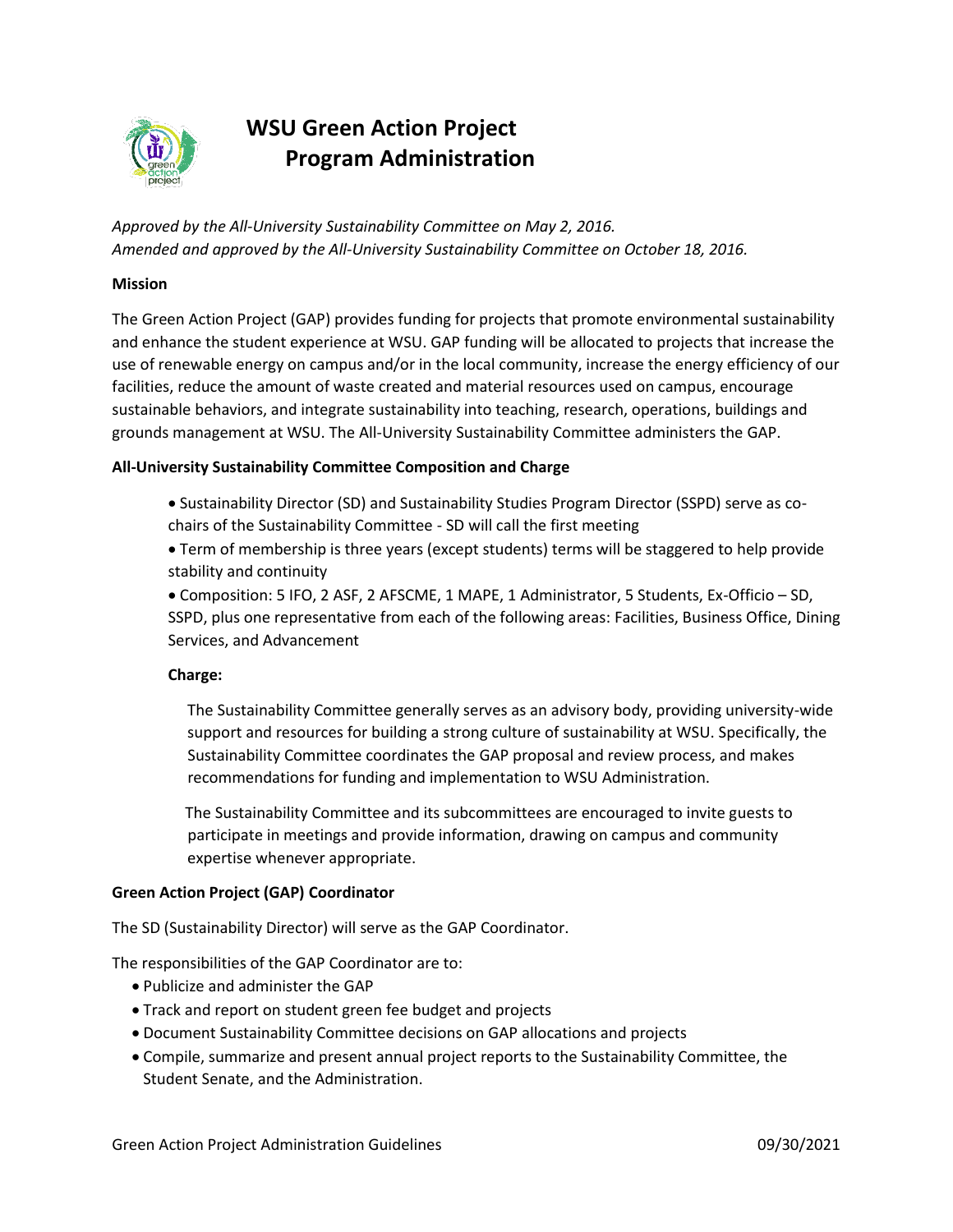#### **Allocation of Funds and Project Selection**

The Sustainability Committee will decide which projects to recommend for GAP funding by a simple majority vote. The Sustainability Committee may elect to recommend partial or staged funding for a proposal.

- Smaller-scale, short-term projects (less than \$10,000 budget; less than 1 year project duration) may be submitted for Sustainability Committee review at any time during the school year.
- Larger-scale, long-term projects (budget of \$10,000 or more; project duration longer than one year) should be submitted before October 30, so that they can be evaluated and forwarded for administrative review. If funds are available, proposals may be considered at a second deadline of February 15 during spring semester, as determined by the Sustainability Committee.

The Sustainability Committee will give preference and priority to project proposals that meet the criteria below.

# **High Priority Criteria:**

**1. Student Experience** - Project includes opportunities for student involvement and/or will positively impact the student experience.

**2. Connection to Campus** - Project directly addresses environmental sustainability on the WSU campus or in the capacity that on-campus activities directly influence environmental sustainability in the surrounding community.

**3. Campus Affiliation** - Project proposal is submitted by a WSU student, staff member, and/or faculty member on behalf of an individual or WSU program, organization, office, or department. Non-university affiliated Individuals and organizations may not submit proposals.

**4. Feasibility and Institutional Support** - Project is feasible and has support from appropriate campus individuals and entities. Individual students or student organizations must have the signature of a faculty or staff advisor who is committed to advising throughout project implementation.

**5. Appropriateness of Schedule and Budget Request** - Project schedule and budget are reasonable and conform to established timelines, constraints and parameters.

**6. Accountability** - Project includes a mechanism for evaluation and follow-up after funding has been dispersed. At a minimum, a project plan should include appropriate progress reports to the Sustainability Committee based on the duration of the project and a final report within 60 days following completion of the project. The SD and the Sustainability Committee will review these reports. If a project is expected to have on-going benefits such as annual cost savings, the project plan must include a mechanism for tracking, recording, and reporting these benefits back to the Sustainability Committee on an annual basis for a minimum of 3 years.

**7. Minimal Funding Level** - Project requests normally \$500 or more; exceptions may be granted.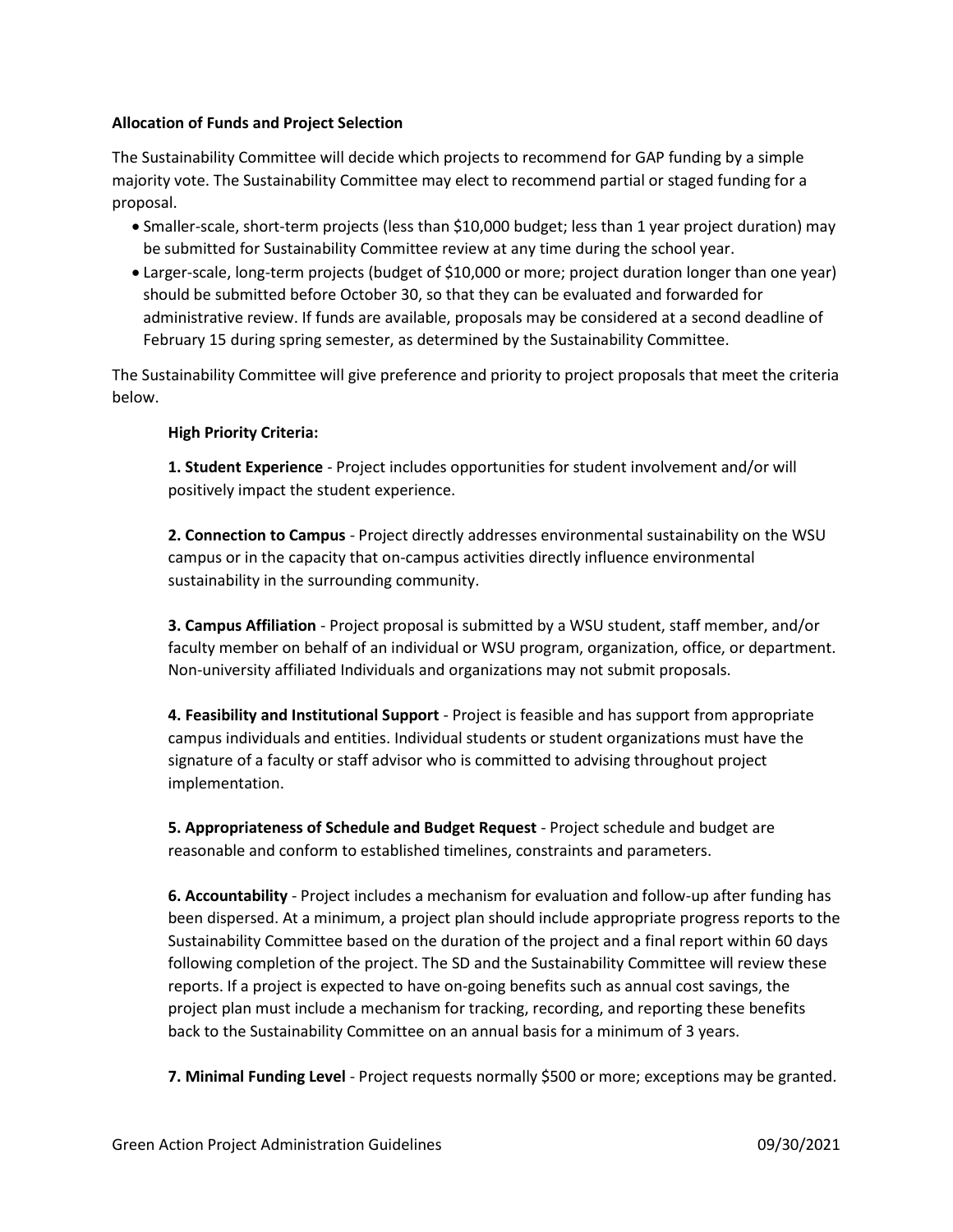# **Secondary Criteria (as relevant):**

**8. Innovation** - Project is innovative in nature and does not include routine maintenance or code compliant activities. Funding may support narrowing the gap between code-compliant and more sustainable alternatives.

**9. Environmental Benefits** - Project demonstrates a reduction in WSU's carbon footprint or provides other environmental benefits such as water conservation, storm water management, biodiversity conservation, and waste minimization.

**10. Regional Connection** - Project provides intellectual and emotional linkage with the unique landscape of the Driftless Area/ Mississippi River, as well as the cultural lifeways of this special place.

**11. Outreach and Education** - Project considers interdisciplinary and experiential education and outreach opportunities and has included them as part of its implementation plan.

**12. Self Sufficiency** - Preference will be given to projects that can obtain matching funds from sources beyond the GAP or include a plan for sustained funding.

**13. Potential for Broad Application** - Project has potential to be scalable across the campus.

**14. Cost/Benefit Analysis (as appropriate)** - Project proposal outlines project payback, lifecycle costs and savings, etc.

The Sustainability Committee may determine additional requirements and preferences for each year's funding cycle, provided that these criteria are consistent with overall mission and GAP criteria and preferences outlined above.

# **Call for Proposals and Review**

The GAP Coordinator will issue a call for proposals to the campus community by September 1st of each year. Proposals submitted in response to this call should be received by October 30th of the same year. Members of the Sustainability Committee may submit proposals for consideration but any member who submits a proposal must recuse themselves from voting on that proposal.

# **Other Guidelines Governing Student Green Fee Funds**

The Sustainability Committee should not recommend allocating more than 100% of the funds available through the student green fee fund to Administration. Any funds not allocated in a given year shall remain in the student green fee account for future use. Funds allocated to a project that are not spent within the approved project time frame or 1 year, whichever is longer, shall be returned to the student green fee account for reallocation. If the project is ongoing, project leaders may request an extension providing they have funds remaining at the end of the approved time frame. Requests for extension must be sent to the GAP Coordinator within 30 days of the end of the approved time frame and must include a detailed plan explaining how the project leaders will use the remaining funds to complete the parts of the project that were specifically approved for funding. The GAP Coordinator will review the